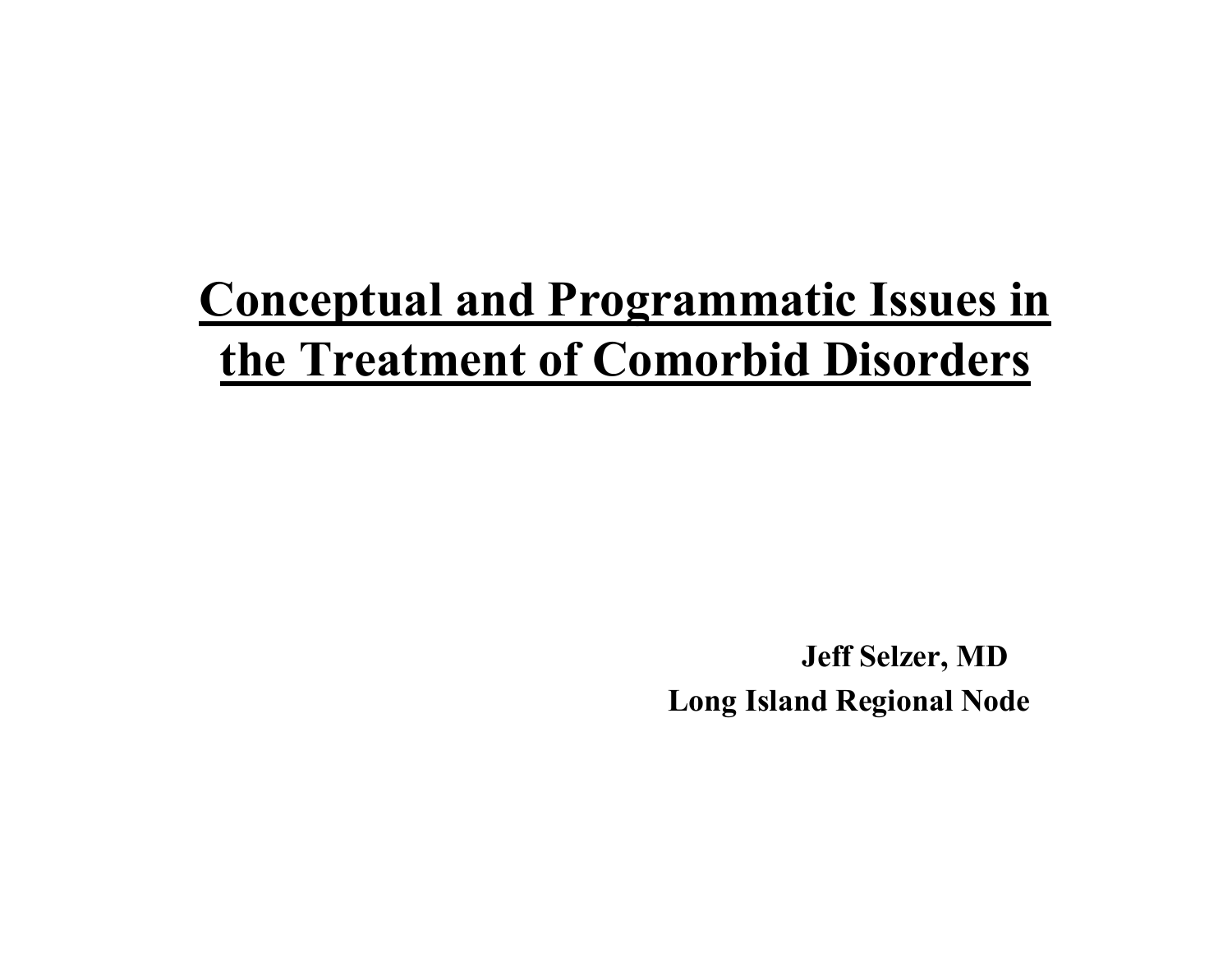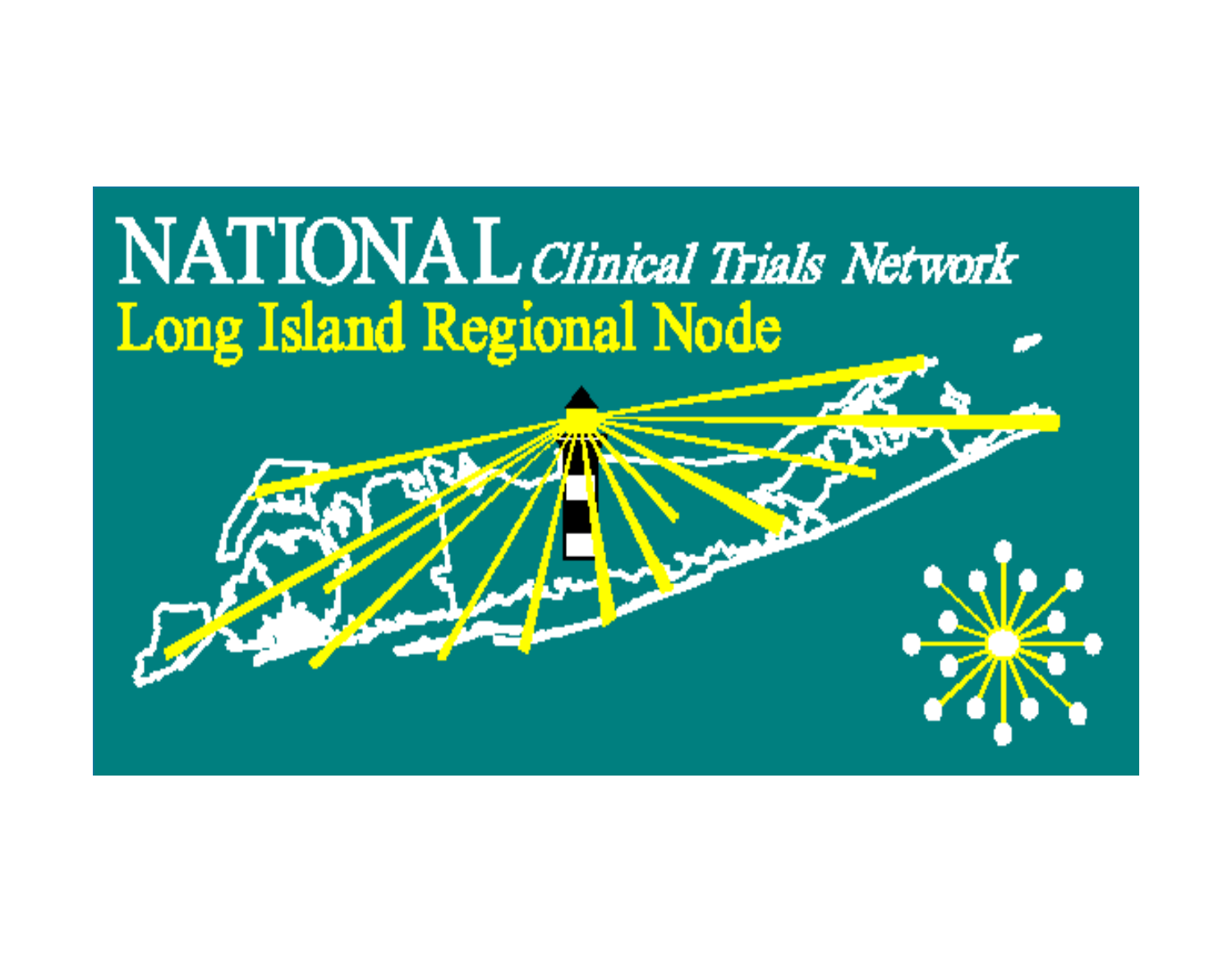#### **Rand Corporation Survey of Care: For persons with Co-occurring Mental and Substance Use Disorders (Psychiatric Services, Vol. 52, #8, 2001)**

- 1. 3% of the U.S. population has co-occurring disorders
- 2. Of those people with co-occurring disorders
	- a. 72% received no treatment in previous 12 months
	- b. only 8% received both mental and substance abuse treatment
	- c. only 23% of those in treatment received "appropriate treatment"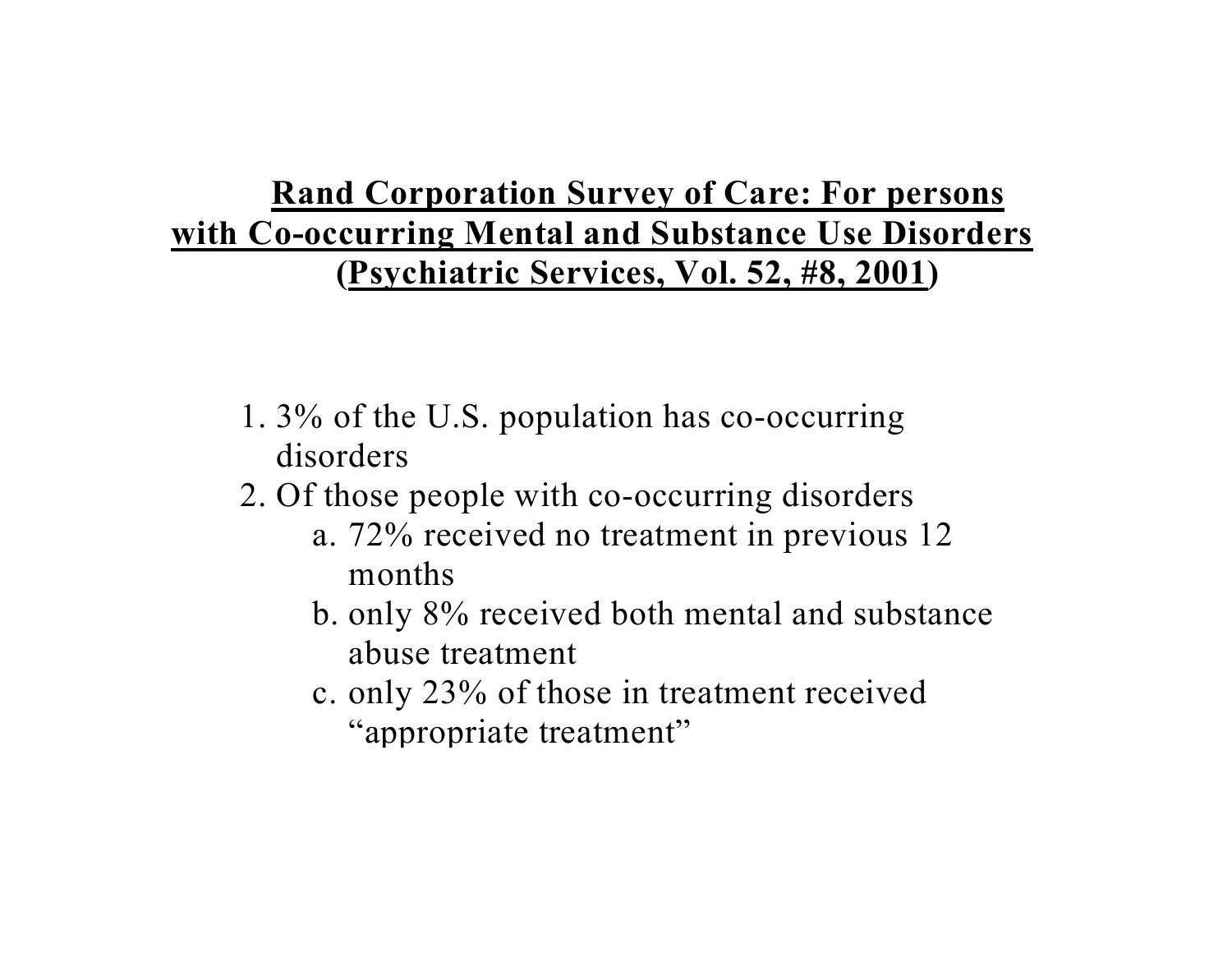### **Current Situation in Treatment Systems:**

- **Comorbid rates are high**
- **Patients with multiple disorders are most costly to treat and less responsive to treatment**
- **The same patient may be offered different services depending on whether he or she enters mental health or substance abuse treatment system**
- **Treatment programs are burdened with multiple levels of oversight**
- **Expectations of managed care organizations are often unrealistic**
- **Mistrust and misunderstanding between mental health and substance abuse treatment systems**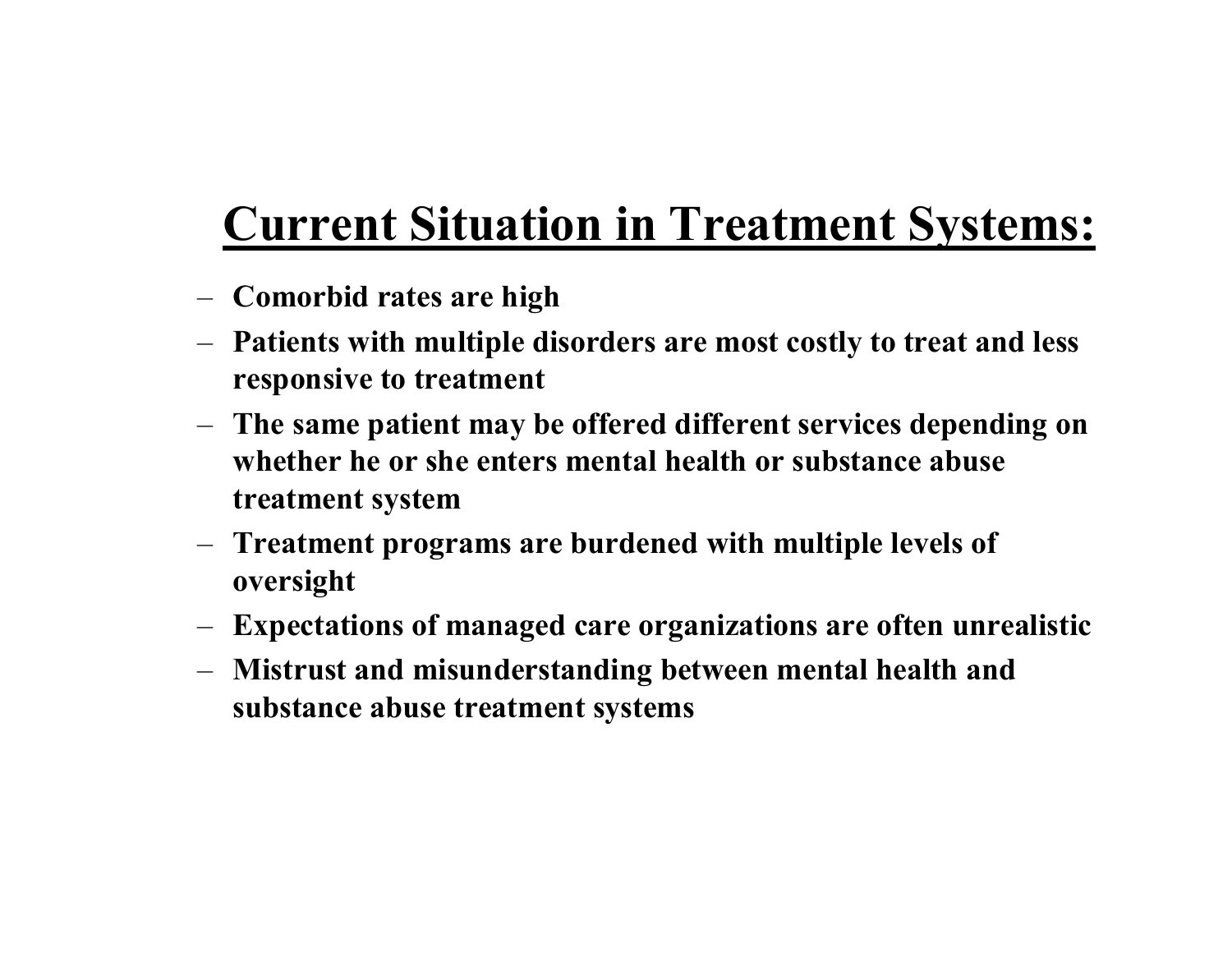# **Resource/Funding Needs**

- –**Adequate psychiatric coverage**
- –**Adequate general medical and lab oratory coverage**
- –**Access to appropriate pharmacotherapy**
- –**Funding for case management**
- –**Housing**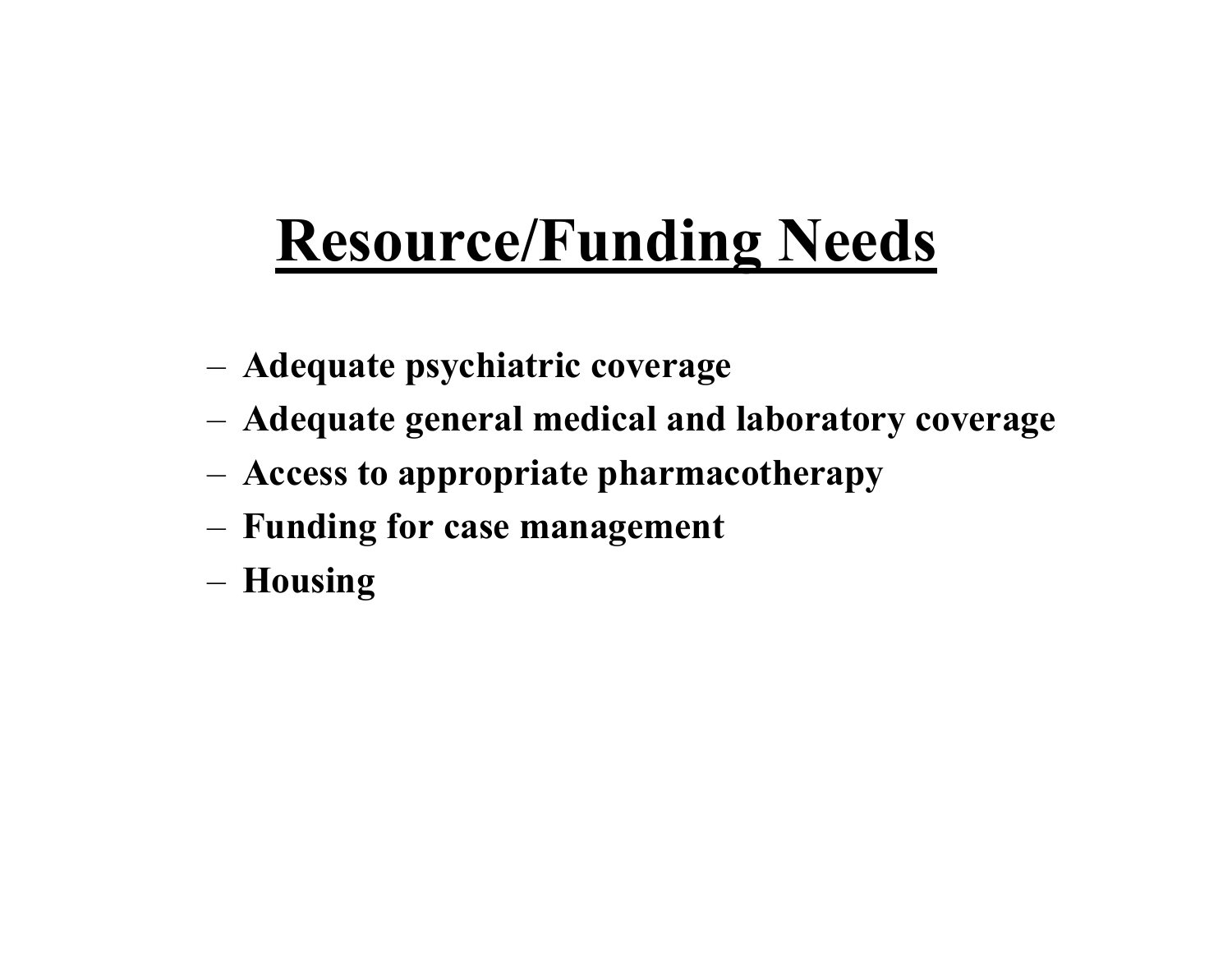## **Enlightened Treatment System Would:**

- –**Recognize addiction as a type of mental illness**
- –**Recognize "dual diagnosis" as a misnomer**
- – **Recognize chronic and relapsing nature of comorbid disorders**
- – **Provide integrated treatment and preserve treatment continuity**
- **Expect realistic outco mes w ithin a realistic time frame.**